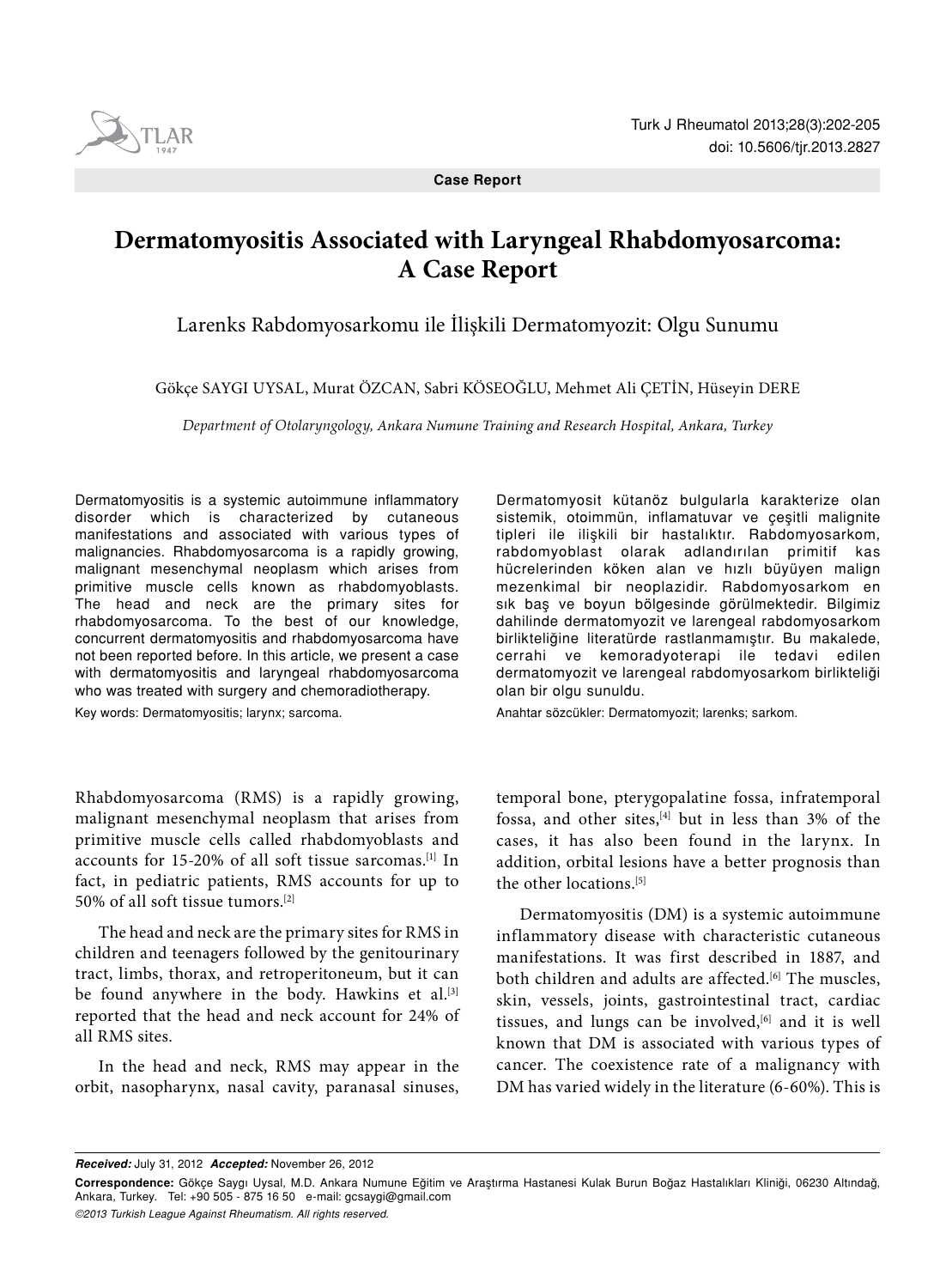most likely because comprehensive studies are lacking on this topic and the fact that those reports focused on different regions in the various patients.[7,8]

Malignancy can occur before, after, or at the same time as the onset of myositis, and it has been reported that the malignancy risk is highest in the first 3-5 years after the diagnosis of this condition.[9]

In addition, only a few case reports have been published concerning the association of sarcomas and DM, making it a rare event.<sup>[10,11]</sup> Dermatomyositis that is linked with cancer is generally resistant to corticosteroids and cytotoxic therapies, and this activity reflects the state of the cancer. Some reports also exist that have described an improvement in DM without immunosuppressive drugs after resection of the cancers.

This case report presents a patient with DM and laryngeal RMS who was treated with surgery, chemotherapy, and radiotherapy. To our knowledge this is the first reported case of concurrent DM and RMS in a patient.

### **CASE REPORT**

A 59-year-old man was admitted to our clinic with a six-week history of intermittent alteration in his voice quality. He had no history of sore throat or the feeling of a lump in his throat and had no symptoms suggesting laryngopharyngeal reflux. The patient had smoked one pack of cigarettes per day for 25 years and had been diagnosed with dermatomyositis six months prior to his admission after undergoing a skin biopsy.

A videolaryngoscopic examination showed a 5x5 mm polypoid mass at the posterior commissure (Figure 1). However, the pyriform fossae, other vocal cord, epiglottis, and valleculla were normal. Computed tomography (CT) of the larynx showed an irregularity at the posterior commissure, but there was no nodal involvement or evidence of metastasis on the thoracic CT.

The patient was hospitalized and treated with prednisolone for his DM because surgery could not be performed until his general condition became suitable for general anesthesia.

After the medical therapy for DM, a direct laryngoscopy was performed, and the lesion was totally excised. A histological examination showed that the cells were strongly positive for desmin and vimentin and also focally positive for myogenin. However, they were negative for CD-34, BCL-2,

CD-99, pan-cytokeratin (pan-CK), cytokeratin, HMB-45 (a melanocytic cell-specific monoclonal antibody), and S-100 protein as well as the leucocyte common antigen (LCA) and, epithelial membrane antigen (EMA). Additionally, a few cells were positive for actin. A histological examination of the specimen confirmed the diagnosis of RMS.

After surgery, the patient was referred to medical and radiation oncologists who recommended chemotherapy and radiotherapy. The chemotherapy procedure included four cycles of ifosfamide, mesna, and doxorubicin (Adriamycin) (IMA) followed by radiotherapy at 200 cGy/day for a total of 6000 cGy. Thus far, the patient has undergone monthly follow-up visits, which include a clinical examination and videolaryngoscopy, and remains free of disease 18 months after the histological diagnosis.

## **DISCUSSION**

The larynx is an uncommon site for sarcomas.  $Glick^{[12]}$ first described a case of laryngeal RMS in 1944. In addition, laryngeal pleomorphic RMS is found more frequently in males.<sup>[13]</sup>

The literature on laryngeal RMS indicates that the tumor tends to originate in the vocal cord region and appears as a polypoid mass which may extend above and below the vocal cords.<sup>[14]</sup> In our case, there was a 5x5 mm polypoid lesion at the posterior commissure.

Since the clinical findings and macroscopic appearance of RMS are the same as other laryngeal neoplasms, the histopatological and



**Figure 1.** A videolaryngoscopic examination showed a 5x5 mm polypoid mass at the posterior commissure.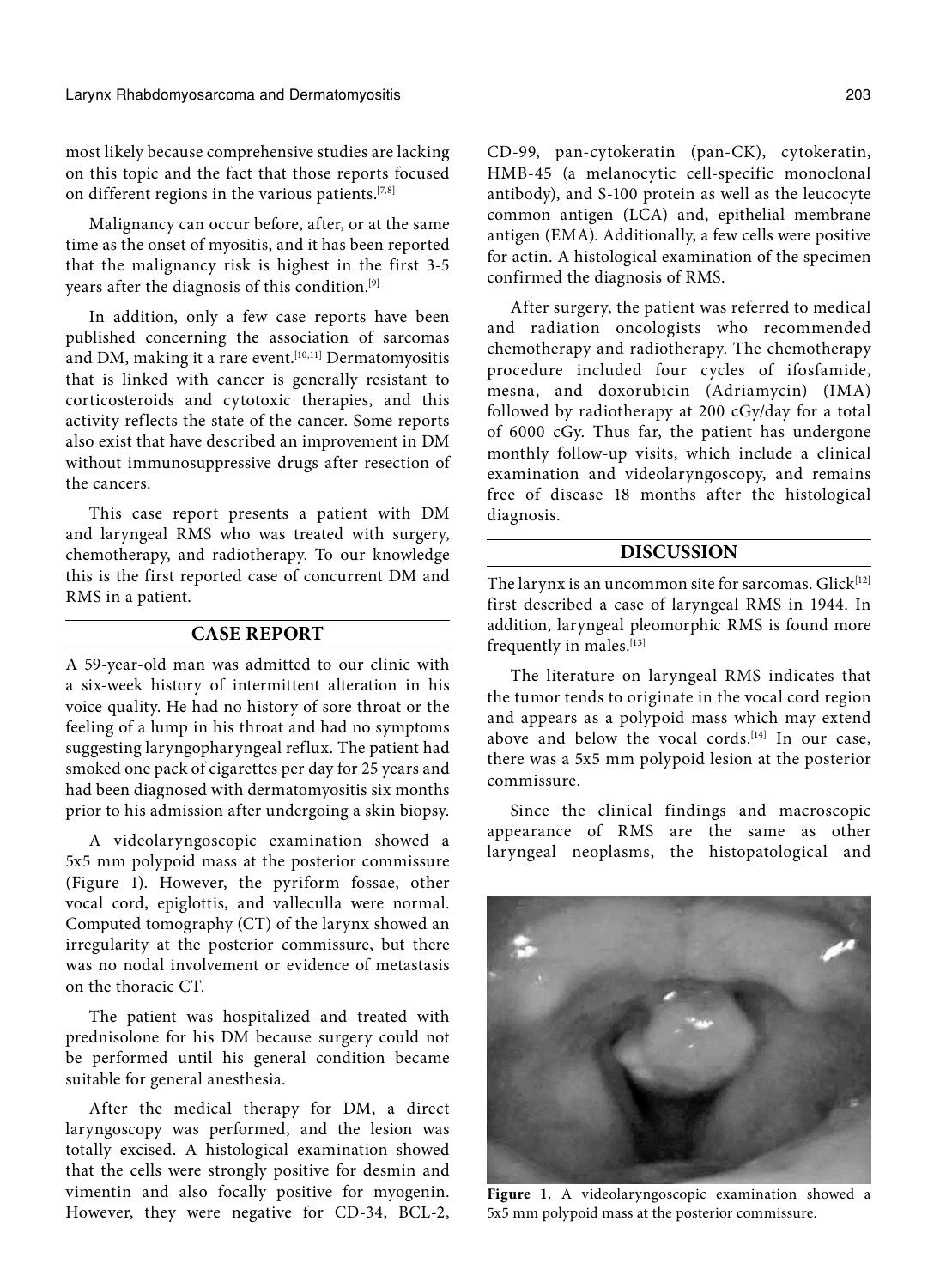immunohistochemical examinations are crucial for diagnosis,  $[14]$  and in our case, the definitive diagnosis was established through these means.

Rhabdomyosarcoma is treated by a combination of surgery, chemotherapy, and radiation, with the most frequently used chemotherapy agents being vincristine, cyclophosphamide, dactinomycin, adriamycin, ifosfamide, and virion protein VP-16 (etoposid). The use of adjuvant chemotherapy with radiotherapy is gaining popularity because it reduces the need for mutilating surgery in the head and neck due to  $RMS$ <sup>[15]</sup>

After surgery, our patient was treated with four cycles of IMA and radiotherapy at 200 cGy/day for a total of 6000 cGy. However it is not clear if this treatment modality has any significant effect on the outcome in adult laryngeal disease since only a few cases have been reported.

Dermatomyositis is an idiopathic, chronic, inflammatory myopathy characterized by cutaneous findings. It primarily affects the skin and the muscles but may also affect other organ systems. In addition, DM frequently affects the joints, esophagus, lungs, and, less commonly, the heart.<sup>[16]</sup>

The malignancy rate of DM is up to 10% and is more common in adults over the age of 60 as well as in the first five years after diagnosis.[17] Our patient was a 59-year-old man with only a six-month history of DM.

Sigurgeirsson et al. $[8]$  reported that had they detected 61 malignancies in 59 of 392 DM patients either at the same time as the diagnosis or afterwards and that the malignancy rate was higher in women than men.

Uterine carcinosarcoma and soft tissue sarcoma of the stomach were also reported to be associated with DM.<sup>[10,11]</sup> Furthermore, Şendur et al.<sup>[10]</sup> reported a case with soft tissue sarcoma of the stomach and DM, and Chandiramani et al.<sup>[11]</sup> reported DM as a paraneoplastic syndrome that developed in a patient with uterine carcinosarcoma.

However, as far as we know, there have been no cases of DM associated with laryngeal RMS in the literature, and our patient was the first to have DM with laryngeal RMS and be treated successfully.

The five-year survival rate ranges between 30% for patients with metastasis at presentation, but it increases to 80% when the disease is localized so that complete resection can be performed.<sup>[18,19]</sup> Today, our patient remains free of disease 18 months after the histological diagnosis.

#### **In conclusion**

In cases involving DM, laryngeal malignancy should be kept in mind. These patients should be questioned carefully regarding the presence of hoarseness, dysphagia, and dyspnea. Together with these complaints, asymptomatic patients should be examined by an otolaryngologist. In addition, the nasopharynx, larynx, and hypopharynx should be examined endoscopically, and a biopsy should be planned for any suspicious lesions.

## **Declaration of conflicting interests**

The authors declared no conflicts of interest with respect to the authorship and/or publication of this article.

## **Funding**

The authors received no financial support for the research and/or authorship of this article.

## **REFERENCES**

- 1. Russell WO, Cohen J, Enzinger F, Hajdu SI, Heise H, Martin RG, et al. A clinical and pathological staging system for soft tissue sarcomas. Cancer 1977;40:1562-70.
- 2. Arndt CA, Crist WM. Common musculoskeletal tumors of childhood and adolescence. N Engl J Med 1999;341:342-52.
- 3. Hawkins WG, Hoos A, Antonescu CR, Urist MJ, Leung DH, Gold JS, et al. Clinicopathologic analysis of patients with adult rhabdomyosarcoma. Cancer 2001;91:794-803.
- 4. Kraus DH, Saenz NC, Gollamudi S, Heller G, Moustakis M, Gardiner S, et al. Pediatric rhabdomyosarcoma of the head and neck. Am J Surg 1997;174:556-60.
- 5. Sercarz JA, Mark RJ, Nasri S, Wang MB, Tran LM. Pediatric rhabdomyosarcoma of the head and neck. Int J Pediatr Otorhinolaryngol 1995;31:15-22.
- 6. Nagaraju K, Plotz PH, Miller FW. Etiology and pathogenesis of inflammatory muscle disease. In: Hochberg MC, Silman AJ, Smolen JS, Weinblatt ME, Weisman MH, editors. Rheumatology. Vol. 2. 3rd ed. New York: Mosby; 2003. p. 1523-36.
- 7. Till SH, Jones AC. Dermatomyositis--how far to go! Ann Rheum Dis 1998;57:198-200.
- 8. Sigurgeirsson B, Lindelöf B, Edhag O, Allander E. Risk of cancer in patients with dermatomyositis or polymyositis. A population-based study. N Engl J Med 1992;326:363-7.
- 9. Buchbinder R, Forbes A, Hall S, Dennett X, Giles G. Incidence of malignant disease in biopsy-proven inflammatory myopathy. A population-based cohort study. Ann Intern Med 2001;134:1087-95.
- 10. Sendur MA, Aksoy S, Yaman S, Arik Z, Kilinç L, Zengin N. Dermatomyositis complicated with a soft tissue sarcoma. Rheumatol Int 2012;32:3329-30.